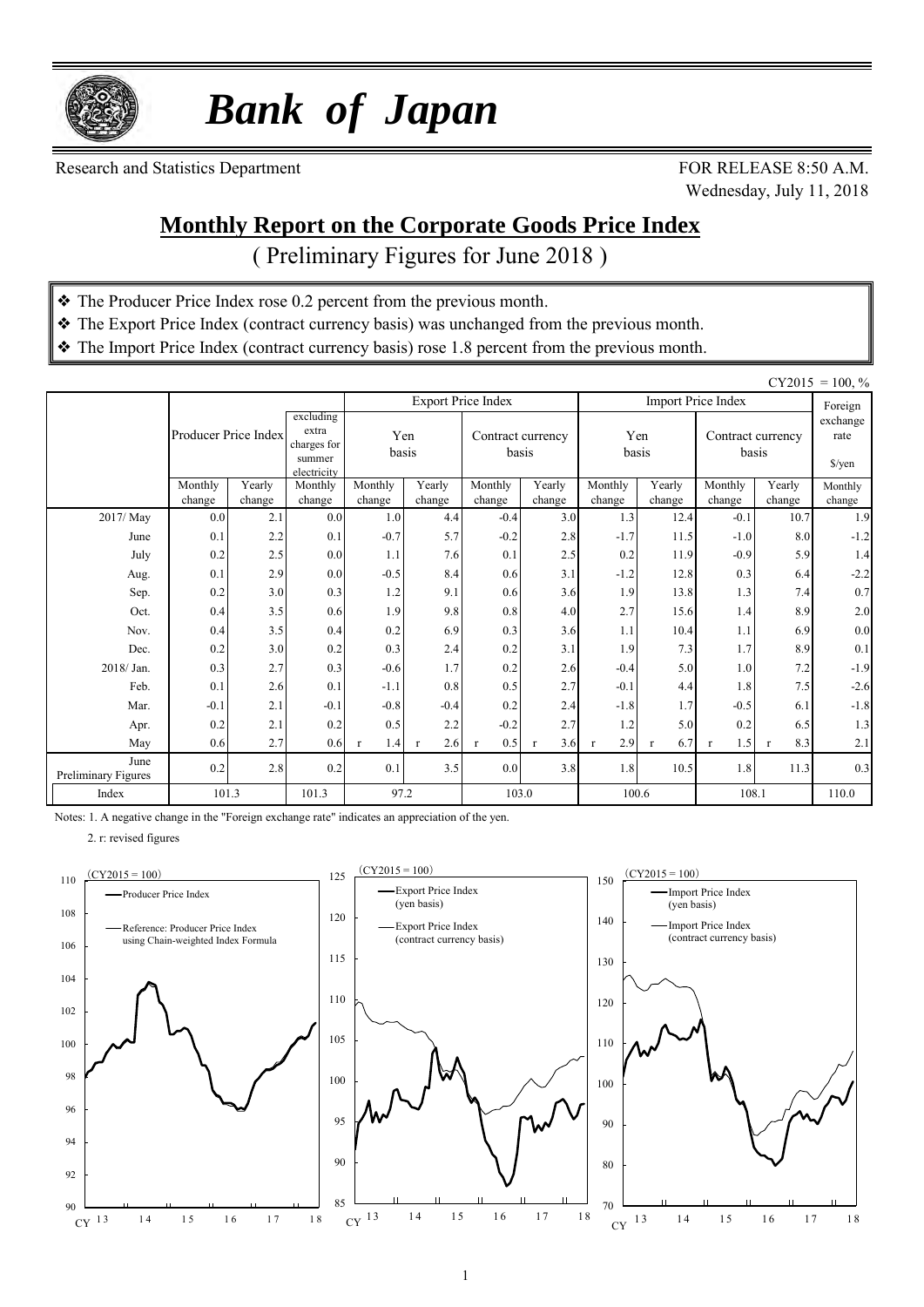#### (Commodities contributing to the monthly changes in June 2018)

| Producer Price Index                           |                           | Monthly change 0.2 %                                                                                          |  |  |  |  |  |
|------------------------------------------------|---------------------------|---------------------------------------------------------------------------------------------------------------|--|--|--|--|--|
| Groups                                         | Contribution<br>to change | Commodities                                                                                                   |  |  |  |  |  |
| Petroleum & coal products                      | $0.15 \%$                 | Gasoline, Gas oil, Jet fuel oil                                                                               |  |  |  |  |  |
| Electric power, gas & water                    | $0.03\%$                  | Industrial extra high tension power, Commercial high tension<br>power, Industrial high tension power          |  |  |  |  |  |
| Nonferrous metals                              | $0.03\%$                  | Unwrought copper, Unwrought primary $\&$ secondary<br>aluminum alloys, Rolled and drawn brass products        |  |  |  |  |  |
| Chemicals $\&$ related products                | $0.03\%$                  | Straight & compound fertilizers, Bisphenol A, Synthetic dyes                                                  |  |  |  |  |  |
| Scrap & waste                                  | $0.01 \%$                 | Iron & steel scrap, Aluminum & aluminum alloy scrap                                                           |  |  |  |  |  |
| Beverages & foods                              | $0.01\%$                  | Take-out dishes, Karashi-mentaiko, salted cod roes spiced<br>with red pepper, Sushi, box lunches & rice balls |  |  |  |  |  |
| Iron & steel                                   | $0.01 \%$                 | Light steel bars, Ordinary steel pipes $\&$ tubes, Cold finished<br>bars                                      |  |  |  |  |  |
| Production machinery                           | $-0.02 \%$                | Excavators, Mold, die & parts, Chemical machinery                                                             |  |  |  |  |  |
| Agriculture, forestry $\&$<br>fishery products | $-0.01\%$                 | Beef, Chicken, Cooked & dried whitebait                                                                       |  |  |  |  |  |

| Export Price Index (contract currency basis)      |                           | Monthly change $0.0\%$                                                                                           |  |  |  |  |  |  |
|---------------------------------------------------|---------------------------|------------------------------------------------------------------------------------------------------------------|--|--|--|--|--|--|
| Groups                                            | Contribution<br>to change | Commodities                                                                                                      |  |  |  |  |  |  |
| Other primary products $\&$<br>manufactured goods | $0.15 \%$                 | Gas oil, Jet fuel oil & kerosene, Fuel oil C                                                                     |  |  |  |  |  |  |
| Chemicals & related products                      | $0.03\%$                  | Para-xylene, Xylene, Styrene monomer                                                                             |  |  |  |  |  |  |
| Transportation equipment                          | $0.03\%$                  | Standard passenger cars (gasoline cars), Standard trucks,<br>Passenger vehicles (hybrid & clean energy vehicles) |  |  |  |  |  |  |
| Electric & electronic products                    | $-0.17\%$                 | MOS memory integrated circuits, Piezoelectric ceramic<br>devices & filters, Process control instruments          |  |  |  |  |  |  |
| Metals & related products                         | $-0.03\%$                 | Unwrought gold, Hot rolled steel strips, Unwrought copper                                                        |  |  |  |  |  |  |

| Import Price Index (contract currency basis)           |                           | Monthly change $1.8\%$                                                                                      |  |  |  |  |  |  |
|--------------------------------------------------------|---------------------------|-------------------------------------------------------------------------------------------------------------|--|--|--|--|--|--|
| Groups                                                 | Contribution<br>to change | Commodities                                                                                                 |  |  |  |  |  |  |
| Petroleum, coal & natural gas                          | $1.53\%$                  | Crude petroleum, Naphtha, Liquefied petroleum gas                                                           |  |  |  |  |  |  |
| Chemicals & related products                           | $0.09 \%$                 | Synthetic dyes, General purpose plastics (except saturated<br>polyester resins), Saturated polyester resins |  |  |  |  |  |  |
| Metals & related products                              | $0.06\%$                  | Unwrought aluminum, Ferro-chromium, Unwrought nickel                                                        |  |  |  |  |  |  |
| Beverages & foods and<br>agriculture products for food | $0.06\%$                  | Corn, Chicken, Wine                                                                                         |  |  |  |  |  |  |
| Other primary products $\&$<br>manufactured goods      | $0.03\%$                  | Masonry products, Plastic films & sheets, Sporting goods                                                    |  |  |  |  |  |  |
| Textiles                                               | $0.01 \%$                 | Men's or boys' trousers, etc., Sweaters, Women's or girls'<br>suits, etc.                                   |  |  |  |  |  |  |
| Lumber & wood products and<br>forest products          | $0.01 \%$                 | North American timber, Plywood, European timber                                                             |  |  |  |  |  |  |
| Electric & electronic products                         | $-0.04\%$                 | MOS memory integrated circuits, External storages,<br>Television receivers                                  |  |  |  |  |  |  |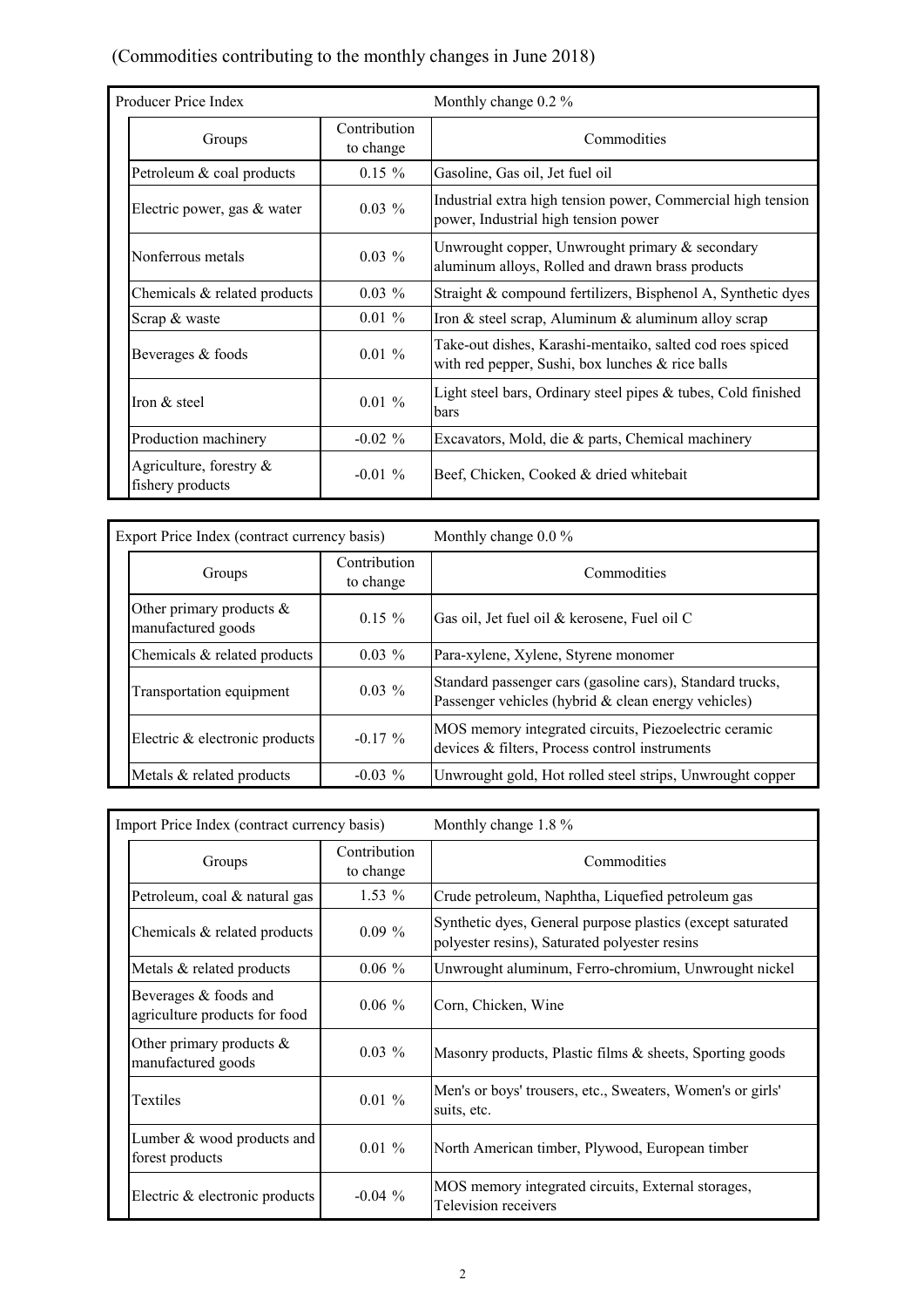## Producer Price Index ( Preliminary Figures for June 2018 )

 $CY2015 = 100, \%$ 

|                                                |         |       |                      | Monthly |                        | Yearly  |                   |         |  |
|------------------------------------------------|---------|-------|----------------------|---------|------------------------|---------|-------------------|---------|--|
|                                                | Weight  | Index | Previous<br>month    | change  | Previous<br>month      | change  | Previous<br>month |         |  |
| All commodities                                | 1,000.0 | 101.3 | 101.1                | 0.2     | 0.6                    | 2.8     |                   | 2.7     |  |
| excluding extra charges for summer electricity | 1,000.0 | 101.3 | 101.1                | 0.2     | 0.6                    | 2.8     |                   | 2.7     |  |
| Beverages & foods                              | 141.6   | 100.5 | 100.4                | 0.1     | 0.0                    | 0.3     |                   | 0.5     |  |
| Textile products                               | 9.6     | 100.8 | 100.8<br>$\mathbf r$ | 0.0     | $-0.1$<br>$\mathbf r$  | 1.1     | $\mathbf r$       | 1.1     |  |
| Lumber & wood products                         | 9.2     | 105.7 | 105.6                | 0.1     | $-0.1$                 | 3.1     |                   | 3.1     |  |
| Pulp, paper & related products                 | 27.7    | 101.8 | 101.8                | 0.0     | 0.0                    | 2.7     |                   | 2.9     |  |
| Chemicals & related products                   | 89.2    | 97.1  | 96.8<br>$\mathbf r$  | 0.3     | 1.0<br>$\mathbf r$     | 2.2     | $\mathbf r$       | 1.9     |  |
| Petroleum & coal products                      | 59.5    | 117.5 | 115.0<br>$\mathbf r$ | 2.2     | 4.5<br>$\mathbf r$     | 23.4    | $\mathbf r$       | 19.7    |  |
| Plastic products                               | 38.2    | 96.8  | 96.8<br>$\mathbf r$  | $0.0\,$ | 0.3<br>$\mathbf r$     | $0.6\,$ | $\, r$            | 0.9     |  |
| Ceramic, stone & clay products                 | 23.3    | 101.1 | 101.1                | 0.0     | 0.0                    | 1.6     |                   | 1.7     |  |
| Iron & steel                                   | 51.7    | 108.1 | 107.9<br>$\mathbf r$ | 0.2     | 0.4<br>$\mathbf r$     | 4.5     | $\mathbf r$       | 4.5     |  |
| Nonferrous metals                              | 27.1    | 104.7 | 103.7                | 1.0     | 1.1                    | 10.3    |                   | 9.3     |  |
| Metal products                                 | 40.0    | 103.6 | 103.4<br>$\mathbf r$ | 0.2     | $-0.1$<br>$\, r$       | 2.1     | $\mathbf r$       | 2.0     |  |
| General purpose machinery                      | 27.2    | 100.5 | 100.4<br>$\mathbf r$ | 0.1     | 0.3<br>$\mathbf r$     | 0.8     | $\mathbf r$       | 0.5     |  |
| Production machinery                           | 41.1    | 100.9 | 101.4<br>$\mathbf r$ | $-0.5$  | 0.4<br>$\mathbf r$     | 0.8     | $\mathbf r$       | 1.2     |  |
| Business oriented machinery                    | 16.2    | 102.1 | 102.1<br>$\mathbf r$ | 0.0     | 0.3<br>$\mathbf r$     | 0.2     | $\mathbf r$       | 0.4     |  |
| Electronic components & devices                | 24.5    | 97.7  | 98.1<br>r            | $-0.4$  | $-0.2$<br>r            | $-0.1$  |                   | 0.4     |  |
| Electrical machinery & equipment               | 52.7    | 95.0  | 95.1                 | $-0.1$  | $-0.2$                 | $-0.7$  |                   | $-0.8$  |  |
| Information & communications equipment         | 20.8    | 97.4  | 97.4<br>$\mathbf r$  | $0.0\,$ | $-0.1$<br>$\mathbf r$  | $-0.7$  | $\mathbf r$       | $-1.0$  |  |
| Transportation equipment                       | 140.7   | 98.5  | 98.5<br>$\mathbf r$  | $0.0\,$ | $-0.1$<br>$\mathbf r$  | $-0.4$  | $\mathbf r$       | $-0.3$  |  |
| Other manufacturing industry products          | 48.0    | 100.3 | 100.4                | $-0.1$  | $-0.1$                 | 0.0     |                   | $0.4\,$ |  |
| Agriculture, forestry & fishery products       | 35.8    | 109.7 | 110.1<br>$\mathbf r$ | $-0.4$  | $1.2\,$<br>$\mathbf r$ | 2.7     | $\mathbf r$       | 4.0     |  |
| Minerals                                       | 3.9     | 97.9  | 97.8<br>$\mathbf r$  | 0.1     | $0.8\,$<br>$\mathbf r$ | 3.5     | $\mathbf r$       | 3.6     |  |
| Electric power, gas & water                    | 67.1    | 95.5  | 95.1<br>$\mathbf r$  | 0.4     | 1.5<br>$\mathbf r$     | 4.1     | $\mathbf r$       | 4.7     |  |
| Scrap & waste                                  | 4.9     | 137.6 | 134.8                | 2.1     | 1.6                    | 27.1    |                   | 26.1    |  |

Notes: 1. The index of "All commodities excluding extra charges for summer electricity" adjusts extra charges applied during summer season from July to September.

2. r: revised figures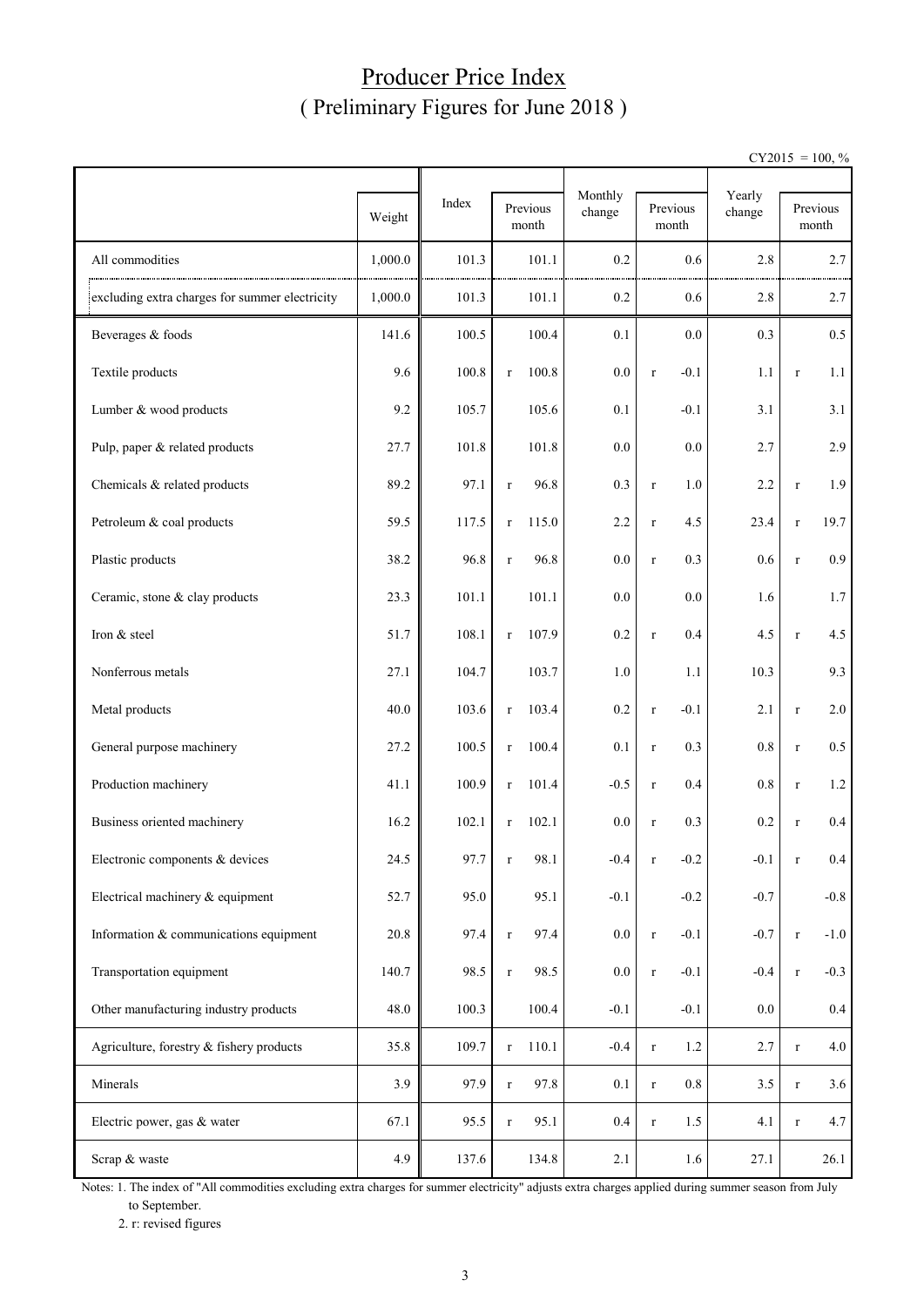## Export Price Index ( Preliminary Figures for June 2018 )

 $CY2015 = 100, \%$ 

|                                                                |         | Index        |                      | Monthly change |                                           | Yearly change |              |                      |                               |
|----------------------------------------------------------------|---------|--------------|----------------------|----------------|-------------------------------------------|---------------|--------------|----------------------|-------------------------------|
|                                                                | Weight  | Yen<br>basis | Previous<br>month    | Yen<br>basis   | Contract<br>Previous<br>currency<br>month |               | Yen<br>basis | Previous<br>month    | Contract<br>currency<br>basis |
| All commodities                                                | 1,000.0 | 97.2         | 97.1<br>$\mathbf{r}$ | 0.1            | 1.4<br>$\mathbf{r}$                       | $0.0\,$       | 3.5          | 2.6<br>$\mathbf{r}$  | 3.8                           |
| Textiles                                                       | 13.8    | 92.7         | 92.7<br>$\mathbf{r}$ | $0.0\,$        | 1.9<br>$\mathbf{r}$                       | 0.1           | 1.0          | 0.4<br>$\mathbf{r}$  | 1.0                           |
| Chemicals & related products                                   | 98.4    | 106.2        | $r$ 105.7            | 0.5            | 1.7<br>$\mathbf{r}$                       | 0.3           | 10.9         | 7.5<br>$\mathbf{r}$  | 11.6                          |
| Metals & related products                                      | 108.5   | 110.9        | $r$ 111.0            | $-0.1$         | 1.7<br>$\mathbf{r}$                       | $-0.3$        | 12.1         | 11.1<br>$\mathbf{r}$ | 12.8                          |
| General purpose, production $&$<br>business oriented machinery | 189.4   | 97.5         | 97.5<br>$\mathbf{r}$ | 0.0            | 1.2<br>$\mathbf{r}$                       | $0.0\,$       | 0.9          | 0.8<br>$\mathbf{r}$  | 0.6                           |
| Electric & electronic products                                 | 205.5   | 90.2         | 90.9                 | $-0.8$         | 0.8                                       | $-0.8$        | $-2.0$       | $-1.6$               | $-1.9$                        |
| Transportation equipment                                       | 285.2   | 93.7         | 93.6                 | 0.1            | 0.6                                       | 0.1           | 0.2          | $-0.4$               | 0.4                           |
| Other primary products $\&$<br>manufactured goods              | 99.2    | 98.1         | 96.5<br>$\mathbf{r}$ | 1.7            | 4.7<br>$\mathbf{r}$                       | 1.6           | 12.9         | 9.5<br>$\mathbf{r}$  | 13.5                          |

Note: r: revised figures

## Import Price Index ( Preliminary Figures for June 2018 )

| $CY2015 = 100, \%$ |  |
|--------------------|--|
|                    |  |

|                                                                |         |              |              | Index             |              |              | Monthly change    |                               | Yearly change |              |                   |                               |  |
|----------------------------------------------------------------|---------|--------------|--------------|-------------------|--------------|--------------|-------------------|-------------------------------|---------------|--------------|-------------------|-------------------------------|--|
|                                                                | Weight  | Yen<br>basis |              | Previous<br>month | Yen<br>basis |              | Previous<br>month | Contract<br>currency<br>basis | Yen<br>basis  |              | Previous<br>month | Contract<br>currency<br>basis |  |
| All commodities                                                | 1,000.0 | 100.6        | $\mathbf r$  | 98.8              | 1.8          | $\mathbf{r}$ | 2.9               | 1.8                           | 10.5          | $\mathbf{r}$ | 6.7               | 11.3                          |  |
| Beverages & foods and agriculture<br>products for food         | 80.4    | 94.4         | $\mathbf{r}$ | 93.6              | 0.9          | $\mathbf{r}$ | 1.7               | 0.8                           | 3.5           | $\mathbf{r}$ | 1.4               | 3.7                           |  |
| <b>Textiles</b>                                                | 61.3    | 94.7         | r            | 94.5              | 0.2          | $\mathbf{r}$ | 0.7               | 0.2                           | $-0.1$        | $\mathbf r$  | $-0.3$            | 0.0                           |  |
| Metals & related products                                      | 95.8    | 106.7        |              | $r$ 105.9         | 0.8          | $\mathbf{r}$ | 4.5               | 0.5                           | 9.2           | $\mathbf{r}$ | 7.1               | 9.9                           |  |
| Lumber & wood products and<br>forest products                  | 17.3    | 103.1        |              | $r$ 102.4         | 0.7          | $\mathbf{r}$ | 2.0               | 0.6                           | 10.6          | $\mathbf r$  | 9.4               | 10.9                          |  |
| Petroleum, coal & natural gas                                  | 252.3   | 116.3        |              | $r$ 110.2         | 5.5          | $\mathbf{r}$ | 5.9               | 5.3                           | 32.8          | $\mathbf{r}$ | 20.2              | 33.9                          |  |
| Chemicals & related products                                   | 94.7    | 101.9        |              | $r$ 100.9         | 1.0          | $\mathbf{r}$ | 1.5               | 0.9                           | 7.6           | $\mathbf{r}$ | 5.2               | 8.3                           |  |
| General purpose, production $&$<br>business oriented machinery | 68.1    | 96.7         | $\mathbf r$  | 96.5              | 0.2          | $\mathbf{r}$ | 2.2               | 0.1                           | 6.3           | $\mathbf{r}$ | 6.5               | 6.4                           |  |
| Electric & electronic products                                 | 196.6   | 86.6         | $\mathbf{r}$ | 86.7              | $-0.1$       | $\mathbf{r}$ | 0.9               | $-0.2$                        | $-0.7$        | $\mathbf{r}$ | $-1.5$            | $-0.2$                        |  |
| Transportation equipment                                       | 49.5    | 96.0         | $\mathbf{r}$ | 96.0              | 0.0          | $\mathbf{r}$ | 0.8               | 0.0                           | 0.2           | $\mathbf{r}$ | $-0.2$            | 0.0                           |  |
| Other primary products &<br>manufactured goods                 | 84.0    | 93.4         | $\mathbf r$  | 92.9              | 0.5          | $\mathbf r$  | 1.5               | 0.4                           | 1.6           | $\mathbf{r}$ | $-0.7$            | 2.2                           |  |

Note: r: revised figures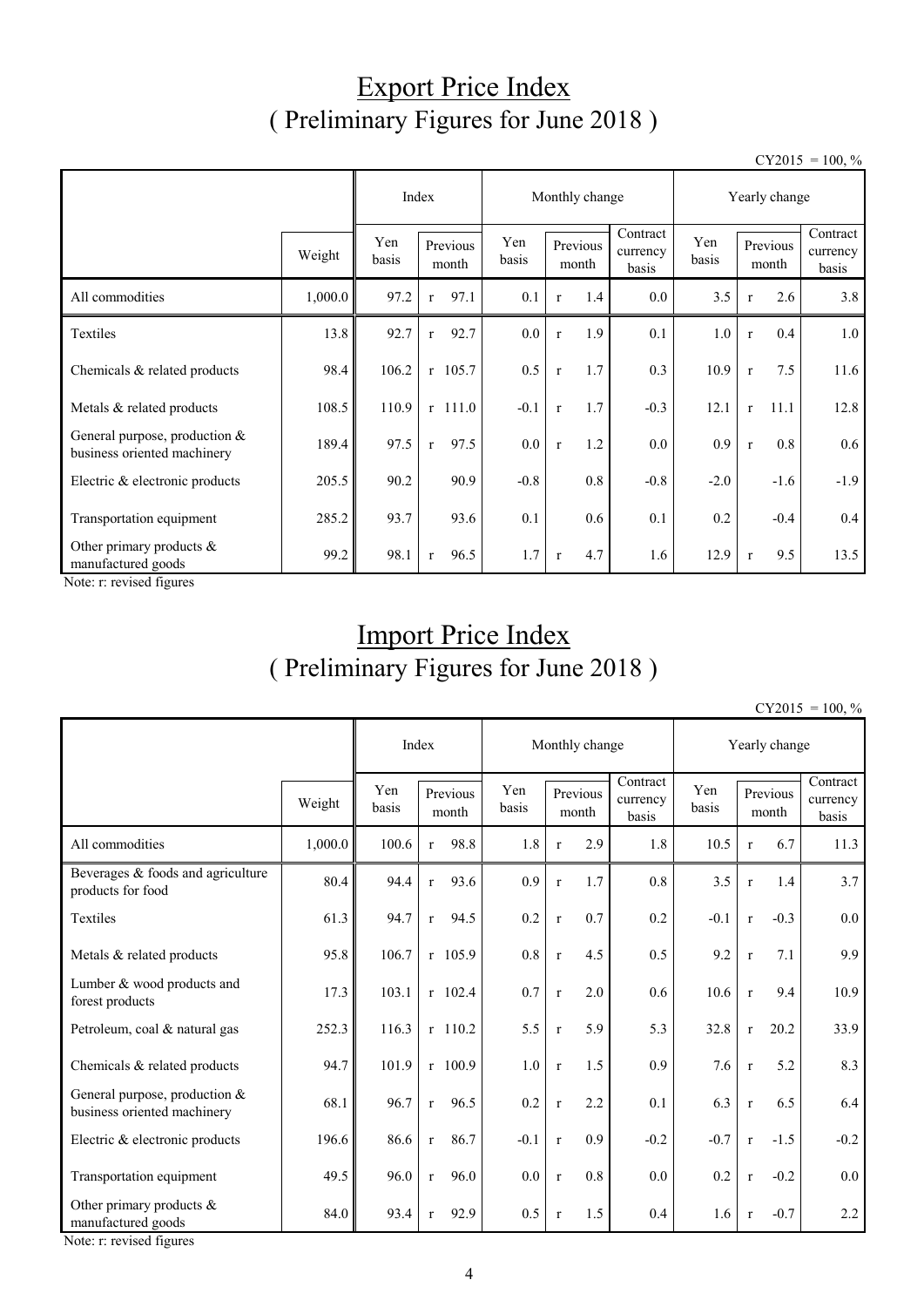# Index by Stage of Demand and Use ( Preliminary Figures for June 2018 )

 $CY2015 = 100, \%$ 

|               |                           |           | Index | Monthly |                     | Yearly |                |  |  |
|---------------|---------------------------|-----------|-------|---------|---------------------|--------|----------------|--|--|
|               |                           | Weight    |       | change  | Previous month      | change | Previous month |  |  |
|               | Domestic demand products  | 1,000.000 | 101.1 | 0.6     | 1.2<br>$\mathbf{r}$ | 4.7    | 3.7            |  |  |
|               | Domestic goods            | 744.660   | 101.3 | 0.2     | 0.6                 | 2.8    | 2.7            |  |  |
|               | Imports                   | 255.340   | 100.6 | 1.8     | 2.9<br>$\mathbf{r}$ | 10.5   | 6.7            |  |  |
| Raw materials |                           | 100.163   | 111.1 | 3.1     | 4.4                 | 18.8   | 12.3           |  |  |
|               | Domestic goods            | 26.060    | 110.8 | 0.2     | 1.0                 | 5.7    | 6.2            |  |  |
|               | Imports                   | 74.103    | 111.3 | 4.2     | 5.6                 | 24.2   | 14.6           |  |  |
|               | Intermediate materials    | 535.481   | 101.7 | 0.5     | 1.0<br>$\mathbf{r}$ | 5.0    | 4.3            |  |  |
|               | Domestic goods            | 448.097   | 101.6 | 0.3     | 0.7                 | 4.0    | 3.8            |  |  |
|               | Imports                   | 87.384    | 102.3 | 1.4     | 2.5<br>$\mathbf{r}$ | 10.1   | 7.5<br>l r     |  |  |
| Final goods   |                           | 364.356   | 97.5  | 0.1     | 0.5                 | 0.6    | 0.3            |  |  |
|               | Domestic goods            | 270.503   | 99.9  | 0.1     | 0.4                 | 0.7    | 0.7            |  |  |
|               | Imports                   | 93.853    | 90.7  | 0.3     | 0.8                 | 0.4    | $-0.8$         |  |  |
|               | Capital goods             | 112.246   | 98.0  | $-0.1$  | 0.4<br>$\mathsf{r}$ | 0.5    | 0.4            |  |  |
|               | Domestic goods            | 87.827    | 100.2 | $-0.2$  | 0.2<br>r            | 0.4    | 0.6            |  |  |
|               | Imports                   | 24.419    | 89.9  | 0.1     | 1.5                 | 0.6    | $-0.1$         |  |  |
|               | Consumer goods            | 252.110   | 97.3  | 0.2     | 0.5                 | 0.7    | 0.3            |  |  |
|               | Domestic goods            | 182.676   | 99.7  | 0.2     | 0.5                 | 0.8    | 0.7            |  |  |
|               | Imports                   | 69.434    | 90.9  | 0.3     | 0.6                 | 0.2    | $-1.0$         |  |  |
|               | Durable consumer goods    | 67.121    | 92.3  | $-0.2$  | 0.0                 | $-1.3$ | $-1.6$         |  |  |
|               | Domestic goods            | 42.200    | 96.8  | $-0.3$  | 0.0                 | $-1.4$ | $-1.3$         |  |  |
|               | Imports                   | 24.921    | 84.8  | 0.0 r   | 0.0                 | $-1.1$ | $-2.1$         |  |  |
|               | Nondurable consumer goods | 184.989   | 99.1  | 0.4     | 0.7                 | 1.4    | 0.9            |  |  |
|               | Domestic goods            | 140.476   | 100.6 | 0.3     | 0.7                 | 1.5    | 1.4            |  |  |
|               | Imports                   | 44.513    | 94.4  | 0.5     | 0.9                 | 1.0    | $-0.3$         |  |  |

Notes: 1. These indexes are compiled by reclassifying the "Producer Price Index excluding the consumption tax," "Export Price Index" and "Import Price Index" in terms of commodities' stage of demand or use of goods.

2. r: revised figures

#### (Index by Stage of Demand and Use)

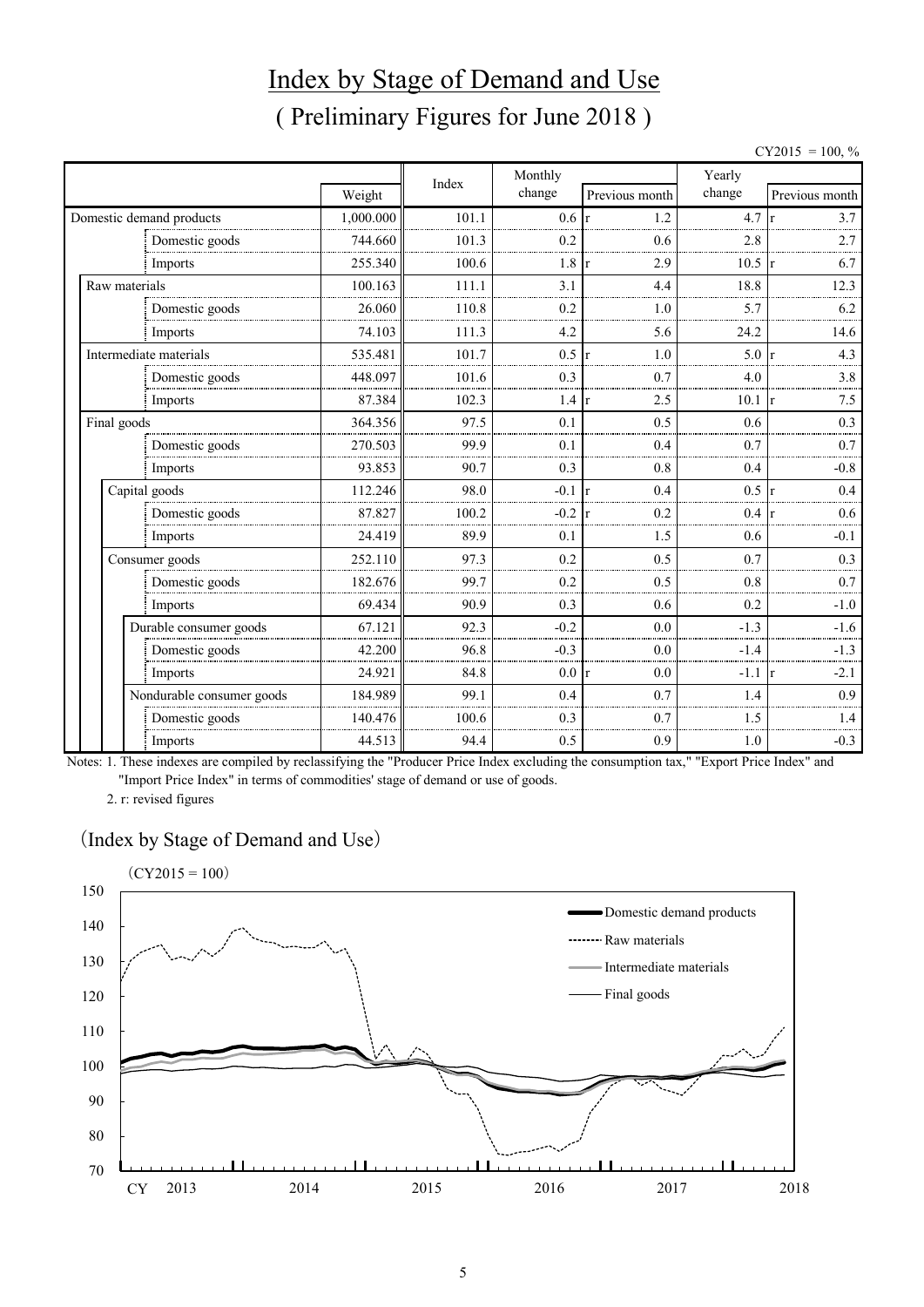# Producer Price Index using Chain-weighted Index Formula ( Preliminary Figures for June 2018 )

 $CY2015 = 100, \%$ 

|                                                | Weight  | Index | Monthly<br>change | Previous<br>month     | Yearly<br>change |              | Previous<br>month |
|------------------------------------------------|---------|-------|-------------------|-----------------------|------------------|--------------|-------------------|
| All commodities                                | 1,000.0 | 101.3 | 0.2               | 0.6                   | 2.7              |              | 2.6               |
| excluding extra charges for summer electricity | 1,000.0 | 101.3 | 0.2               | 0.6                   | 2.7              |              | 2.6               |
| Beverages & foods                              | 141.6   | 100.4 | 0.1               | 0.0                   | 0.3              |              | 0.5               |
| Textile products                               | 9.6     | 100.5 | $-0.1$            | 0.0<br>$\mathbf r$    | 1.0              | $\mathbf r$  | 1.0               |
| Lumber & wood products                         | 9.2     | 105.7 | $0.2\,$           | $-0.1$<br>$\mathbf r$ | 3.2              | $\mathbf r$  | 3.1               |
| Pulp, paper & related products                 | 27.7    | 101.7 | 0.0               | 0.0                   | 2.6              |              | $2.8\,$           |
| Chemicals & related products                   | 89.2    | 97.2  | 0.3               | 1.0                   | 2.0              |              | 1.7               |
| Petroleum & coal products                      | 59.5    | 117.8 | 2.2               | 4.4<br>$\mathbf r$    | 23.4             | $\mathbf r$  | 19.5              |
| Plastic products                               | 38.2    | 96.6  | 0.0               | 0.2<br>$\mathbf r$    | 0.6              | $\mathbf r$  | 0.9               |
| Ceramic, stone & clay products                 | 23.3    | 100.7 | 0.1               | $-0.1$<br>$\mathbf r$ | 1.3              | $\mathbf r$  | 1.3               |
| Iron & steel                                   | 51.7    | 108.2 | 0.2               | 0.4                   | 4.5              |              | 4.5               |
| Nonferrous metals                              | 27.1    | 105.2 | 0.9               | 1.2<br>$\mathbf r$    | 10.2             | $\mathbf r$  | 9.3               |
| Metal products                                 | 40.0    | 103.2 | $0.2\,$           | $-0.1$<br>$\mathbf r$ | 1.8              | $\mathbf r$  | 1.8               |
| General purpose machinery                      | 27.2    | 100.5 | $0.2\,$           | 0.3<br>$\mathbf r$    | $0.8\,$          | $\mathbf r$  | $0.4\,$           |
| Production machinery                           | 41.1    | 100.6 | $-0.5$            | 0.3<br>$\mathbf r$    | 0.6              | $\mathbf r$  | 1.1               |
| Business oriented machinery                    | 16.2    | 101.6 | $-0.1$            | 0.2<br>$\mathbf r$    | $-0.1$           | $\mathbf r$  | 0.1               |
| Electronic components & devices                | 24.5    | 97.4  | $-0.3$            | $-0.1$<br>$\mathbf r$ | 0.0              | $\mathbf r$  | 0.4               |
| Electrical machinery & equipment               | 52.7    | 94.6  | $-0.2$            | $-0.2$<br>$\mathbf r$ | $-1.0$           | $\mathbf{r}$ | $-1.1$            |
| Information & communications equipment         | 20.8    | 97.3  | 0.0               | 0.0                   | $-0.7$           |              | $-1.0$            |
| Transportation equipment                       | 140.7   | 98.3  | $-0.1$            | $\mathbf r$<br>$-0.1$ | $-0.5$           | $\mathbf r$  | $-0.3$            |
| Other manufacturing industry products          | 48.0    | 100.2 | $0.0\,$           | $-0.1$                | $0.0\,$          |              | 0.3               |
| Agriculture, forestry & fishery products       | 35.8    | 109.0 | $-0.3$            | 1.3<br>$\mathbf r$    | $2.0\,$          | $\mathbf r$  | 3.2               |
| Minerals                                       | 3.9     | 98.3  | $0.0\,$           | 1.0<br>$\mathbf r$    | 3.8              | $\mathbf r$  | 4.1               |
| Electric power, gas & water                    | 67.1    | 95.5  | $0.4\,$           | 1.5<br>$\mathbf r$    | 4.3              | $\mathbf r$  | 4.9               |
| Scrap & waste                                  | 4.9     | 139.9 | 1.9               | 1.6                   | 25.5             |              | 24.5              |

Notes: 1. The index of "All commodities excluding extra charges for summer electricity" adjusts extra charges applied during summer season from July to September.

2. The indexes are based on the year 2015 weights.

3. r: revised figures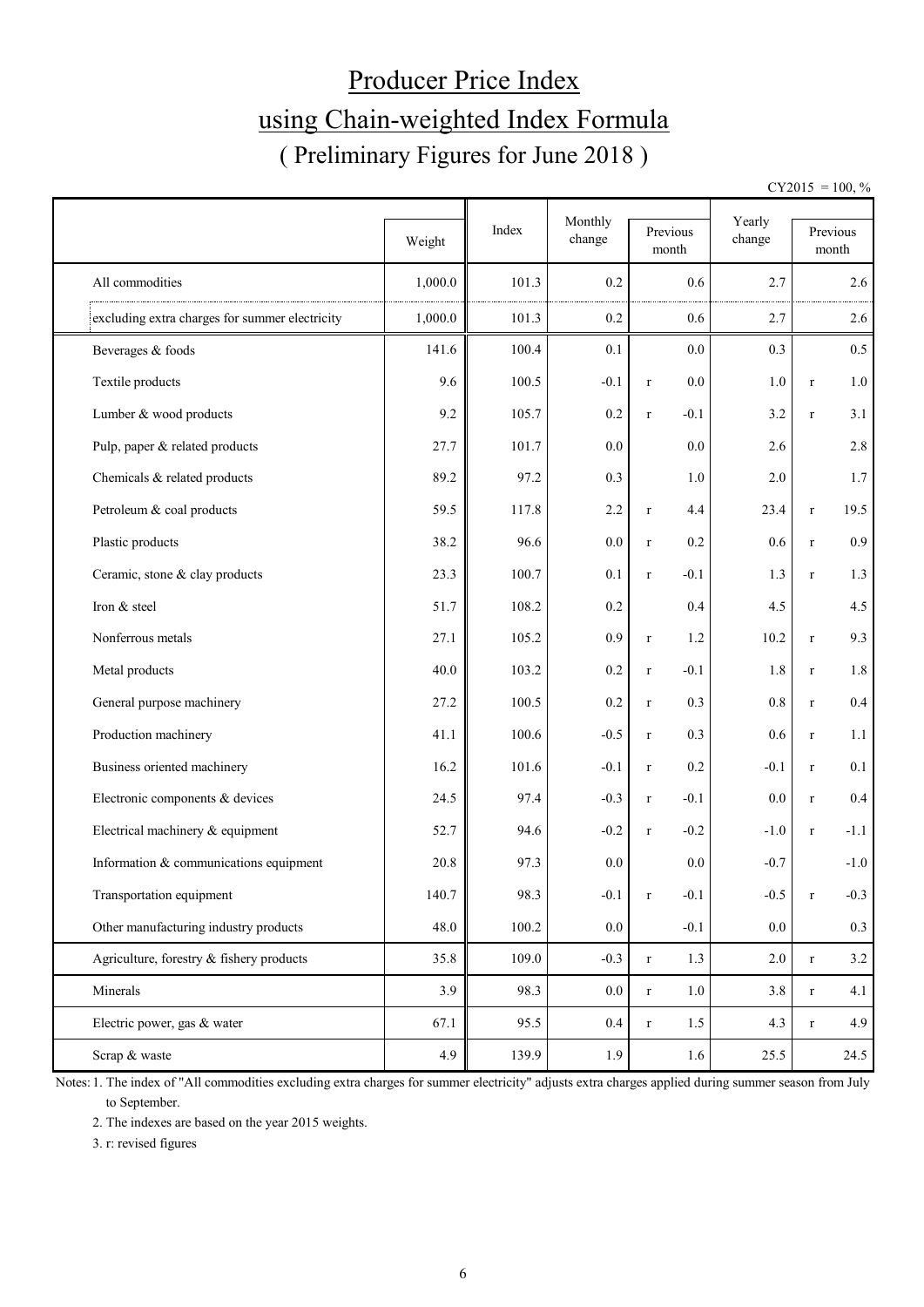## Corporate Goods Price Index Time Series Data

| $CY2015 = 100, \%$ |
|--------------------|
|--------------------|

|           |                |                 | Producer Price Index             |                          |                                           |                                  |                                                                     |                                | <b>Export Price Index</b>        |                  |                                           |                                              |                                  |                  |                                           |  |
|-----------|----------------|-----------------|----------------------------------|--------------------------|-------------------------------------------|----------------------------------|---------------------------------------------------------------------|--------------------------------|----------------------------------|------------------|-------------------------------------------|----------------------------------------------|----------------------------------|------------------|-------------------------------------------|--|
|           |                | All commodities |                                  |                          |                                           |                                  | (Reference)<br>excluding extra<br>charges for summer<br>electricity | All commodities<br>(yen basis) |                                  |                  |                                           | All commodities<br>(contract currency basis) |                                  |                  |                                           |  |
|           |                |                 | Monthly<br>(Quarterly)<br>change | Yearly<br>change         | Change<br>from three<br>months<br>earlier | Monthly<br>(Quarterly)<br>change | Change<br>from three<br>months<br>earlier                           |                                | Monthly<br>(Quarterly)<br>change | Yearly<br>change | Change<br>from three<br>months<br>earlier |                                              | Monthly<br>(Quarterly)<br>change | Yearly<br>change | Change<br>from three<br>months<br>earlier |  |
| <b>CY</b> | 2015           | 100.0           | $\overline{\phantom{0}}$         | $\overline{\phantom{0}}$ |                                           |                                  |                                                                     | 100.0                          | $\equiv$                         |                  | —                                         | 100.0                                        | $\equiv$                         | —                |                                           |  |
|           | 2016           | 96.5            | $\overline{\phantom{0}}$         | $-3.5$                   | —                                         |                                  | —                                                                   | 90.7                           | -                                | $-9.3$           | -                                         | 96.9                                         | —                                | $-3.1$           |                                           |  |
|           | 2017           | 98.7            | $\overline{\phantom{0}}$         | 2.3                      |                                           |                                  |                                                                     | 95.5                           |                                  | 5.3              | —                                         | 100.2                                        |                                  | 3.4              |                                           |  |
| <b>FY</b> | 2015           | 99.1            | $\overline{\phantom{0}}$         |                          |                                           |                                  |                                                                     | 98.1                           | $\overline{\phantom{0}}$         |                  |                                           | 98.6                                         | —                                |                  |                                           |  |
|           | 2016           | 96.7            | $\overline{\phantom{0}}$         | $-2.4$                   |                                           |                                  |                                                                     | 91.3                           | -                                | $-6.9$           |                                           | 97.8                                         | $\overline{\phantom{0}}$         | $-0.8$           |                                           |  |
|           | 2017           | 99.3            |                                  | 2.7                      | —                                         |                                  |                                                                     | 95.7                           |                                  | 4.8              | —                                         | 100.8                                        |                                  | 3.1              |                                           |  |
| 2017/     | Q <sub>3</sub> | 98.8            | 0.4                              | 2.8                      | $\overline{\phantom{0}}$                  | 0.2                              | —                                                                   | 94.9                           | 0.9                              | 8.3              | -                                         | 99.9                                         | 0.4                              | 3.1              |                                           |  |
|           | Q <sub>4</sub> | 99.7            | 0.9                              | 3.3                      | —                                         | 1.1                              | $\overline{\phantom{0}}$                                            | 97.5                           | 2.7                              | 6.2              | -                                         | 101.6                                        | 1.7                              | 3.6              |                                           |  |
| 2018/     | Q1             | 100.3           | 0.6                              | 2.5                      | —                                         | 0.6                              | $\overline{\phantom{0}}$                                            | 96.2                           | $-1.3$                           | 0.7              | -                                         | 102.4                                        | 0.8                              | 2.6              |                                           |  |
|           | Q2             | 101.0           | 0.7                              | 2.6                      |                                           | 0.7                              |                                                                     | 96.7                           | 0.5                              | 2.8              |                                           | 102.8                                        | 0.4                              | 3.3              |                                           |  |
|           | 2017/<br>May   | 98.4            | 0.0                              | 2.1                      | 0.5                                       | 0.0                              | 0.5                                                                 | 94.6                           | 1.0                              | 4.4              | $-0.7$                                    | 99.4                                         | $-0.4$                           | 3.0              | $-0.4$                                    |  |
|           | June           | 98.5            | 0.1                              | 2.2                      | 0.3                                       | 0.1                              | 0.3                                                                 | 93.9                           | $-0.7$                           | 5.7              | $-1.9$                                    | 99.2                                         | $-0.2$                           | 2.8              | $-1.1$                                    |  |
|           | July           | 98.7            | 0.2                              | 2.5                      | 0.3                                       | 0.0                              | 0.1                                                                 | 94.9                           | 1.1                              | 7.6              | 1.3                                       | 99.3                                         | 0.1                              | 2.5              | $-0.5$                                    |  |
|           | Aug.           | 98.8            | 0.1                              | 2.9                      | 0.4                                       | 0.0                              | 0.1                                                                 | 94.4                           | $-0.5$                           | 8.4              | $-0.2$                                    | 99.9                                         | 0.6                              | 3.1              | 0.5                                       |  |
|           | Sep.           | 99.0            | 0.2                              | 3.0                      | 0.5                                       | 0.3                              | 0.3                                                                 | 95.5                           | 1.2                              | 9.1              | 1.7                                       | 100.5                                        | 0.6                              | 3.6              | 1.3                                       |  |
|           | Oct.           | 99.4            | 0.4                              | 3.5                      | 0.7                                       | 0.6                              | 0.9                                                                 | 97.3                           | 1.9                              | 9.8              | 2.5                                       | 101.3                                        | 0.8                              | 4.0              | 2.0                                       |  |
|           | Nov.           | 99.8            | 0.4                              | 3.5                      | 1.0                                       | 0.4                              | 1.3                                                                 | 97.5                           | 0.2                              | 6.9              | 3.3                                       | 101.6                                        | 0.3                              | 3.6              | 1.7                                       |  |
|           | Dec.           | 100.0           | 0.2                              | 3.0                      | 1.0                                       | 0.2                              | 1.2                                                                 | 97.8                           | 0.3                              | 2.4              | 2.4                                       | 101.8                                        | 0.2                              | 3.1              | 1.3                                       |  |
| 2018/     | Jan.           | 100.3           | 0.3                              | 2.7                      | 0.9                                       | 0.3                              | 0.9                                                                 | 97.2                           | $-0.6$                           | 1.7              | $-0.1$                                    | 102.0                                        | 0.2                              | 2.6              | 0.7                                       |  |
|           | Feb.           | 100.4           | 0.1                              | 2.6                      | 0.6                                       | 0.1                              | 0.6                                                                 | 96.1                           | $-1.1$                           | 0.8              | $-1.4$                                    | 102.5                                        | 0.5                              | 2.7              | 0.9                                       |  |
|           | Mar.           | 100.3           | $-0.1$                           | 2.1                      | 0.3                                       | $-0.1$                           | 0.3                                                                 | 95.3                           | $-0.8$                           | $-0.4$           | $-2.6$                                    | 102.7                                        | 0.2                              | 2.4              | 0.9                                       |  |
|           | Apr.           | 100.5           | 0.2                              | 2.1                      | 0.2                                       | 0.2                              | 0.2                                                                 | 95.8                           | 0.5                              | 2.2              | $-1.4$                                    | 102.5                                        | $-0.2$                           | 2.7              | 0.5                                       |  |
|           | May            | 101.1           | 0.6                              | 2.7                      | 0.7                                       | 0.6                              | 0.7                                                                 | 97.1                           | 1.4                              | 2.6              | 1.0                                       | 103.0                                        | 0.5                              | 3.6              | 0.5                                       |  |
|           | June           | 101.3           | 0.2                              | 2.8                      | 1.0                                       | 0.2                              | 1.0                                                                 | 97.2                           | 0.1                              | 3.5              | 2.0                                       | 103.0                                        | 0.0                              | 3.8              | 0.3                                       |  |

|           |       | Import Price Index     |                                |                                  |                  |                                           |                                              |                                  |                  |                                           | 100, 70<br>Foreign                           |
|-----------|-------|------------------------|--------------------------------|----------------------------------|------------------|-------------------------------------------|----------------------------------------------|----------------------------------|------------------|-------------------------------------------|----------------------------------------------|
|           |       |                        | All commodities<br>(yen basis) |                                  |                  |                                           | All commodities<br>(contract currency basis) |                                  |                  |                                           | exchange<br>rate<br>\$/yen                   |
|           |       |                        |                                | Monthly<br>(Quarterly)<br>change | Yearly<br>change | Change<br>from three<br>months<br>earlier |                                              | Monthly<br>(Quarterly)<br>change | Yearly<br>change | Change<br>from three<br>months<br>earlier | Monthly<br>(Quarterly)<br>(Yearly)<br>change |
| <b>CY</b> |       | 2015                   | 100.0                          |                                  |                  |                                           | 100.0                                        |                                  |                  |                                           | 14.4                                         |
|           |       | 2016                   | 83.6                           |                                  | $-16.4$          |                                           | 90.2                                         |                                  | $-9.8$           |                                           | $-10.1$                                      |
|           |       | 2017                   | 92.7                           |                                  | 10.9             |                                           | 98.1                                         |                                  | 8.8              |                                           | 3.1                                          |
| <b>FY</b> |       | 2015                   | 95.5                           |                                  |                  |                                           | 95.9                                         |                                  |                  |                                           | 9.3                                          |
|           |       | 2016                   | 85.4                           |                                  | $-10.6$          |                                           | 92.5                                         |                                  | $-3.5$           |                                           | $-9.8$                                       |
|           |       | 2017<br>Q <sub>3</sub> | 93.6                           |                                  | 9.6              |                                           | 99.8                                         |                                  | 7.9              |                                           | 2.3                                          |
|           | 2017/ |                        | 91.0                           | $-0.8$                           | 12.8             |                                           | 96.8                                         | $-1.0$                           | 6.5              |                                           | $-0.1$                                       |
|           |       | Q <sub>4</sub>         | 95.6                           | 5.1                              | 11.0             |                                           | 100.5                                        | 3.8                              | 8.2              |                                           | 1.8                                          |
|           | 2018/ | Q1                     | 96.1                           | 0.5                              | 3.8              |                                           | 104.1                                        | 3.6                              | 6.9              |                                           | $-4.1$                                       |
|           |       | Q2                     | 98.5                           | 2.5                              | 7.4              |                                           | 106.3                                        | 2.1                              | 8.7              |                                           | $0.7\,$                                      |
|           | 2017/ | May                    | 92.6                           | 1.3                              | 12.4             | 0.1                                       | 98.1                                         | $-0.1$                           | 10.7             | 0.5                                       | 1.9                                          |
|           |       | June                   | 91.0                           | $-1.7$                           | 11.5             | $-2.5$                                    | 97.1                                         | $-1.0$                           | $8.0\,$          | $-1.3$                                    | $-1.2$                                       |
|           |       | July                   | 91.2                           | 0.2                              | 11.9             | $-0.2$                                    | 96.2                                         | $-0.9$                           | 5.9              | $-2.0$                                    | 1.4                                          |
|           |       | Aug.                   | 90.1                           | $-1.2$                           | 12.8             | $-2.7$                                    | 96.5                                         | 0.3                              | 6.4              | $-1.6$                                    | $-2.2$                                       |
|           |       | Sep.                   | 91.8                           | 1.9                              | 13.8             | 0.9                                       | 97.8                                         | 1.3                              | 7.4              | 0.7                                       | 0.7                                          |
|           |       | Oct.                   | 94.3                           | 2.7                              | 15.6             | 3.4                                       | 99.2                                         | 1.4                              | 8.9              | 3.1                                       | 2.0                                          |
|           |       | Nov.                   | 95.3                           | 1.1                              | 10.4             | 5.8                                       | 100.3                                        | 1.1                              | 6.9              | 3.9                                       | 0.0                                          |
|           |       | Dec.                   | 97.1                           | 1.9                              | 7.3              | 5.8                                       | 102.0                                        | 1.7                              | 8.9              | 4.3                                       | 0.1                                          |
|           | 2018/ | Jan.                   | 96.7                           | $-0.4$                           | 5.0              | 2.5                                       | 103.0                                        | 1.0                              | 7.2              | 3.8                                       | $-1.9$                                       |
|           |       | Feb.                   | 96.6                           | $-0.1$                           | 4.4              | 1.4                                       | 104.9                                        | 1.8                              | 7.5              | 4.6                                       | $-2.6$                                       |
|           |       | Mar.                   | 94.9                           | $-1.8$                           | 1.7              | $-2.3$                                    | 104.4                                        | $-0.5$                           | 6.1              | 2.4                                       | $-1.8$                                       |
|           |       | Apr.                   | 96.0                           | 1.2                              | 5.0              | $-0.7$                                    | 104.6                                        | 0.2                              | 6.5              | 1.6                                       | 1.3                                          |
|           |       | May                    | 98.8                           | 2.9                              | 6.7              | 2.3                                       | 106.2                                        | 1.5                              | 8.3              | 1.2                                       | 2.1                                          |
|           |       | June                   | 100.6                          | 1.8                              | 10.5             | 6.0                                       | 108.1                                        | 1.8                              | 11.3             | 3.5                                       | 0.3                                          |

 $CY2015 = 100. %$ 

Note: A negative change in the "Foreign exchange rate" indicates an appreciation of the yen.